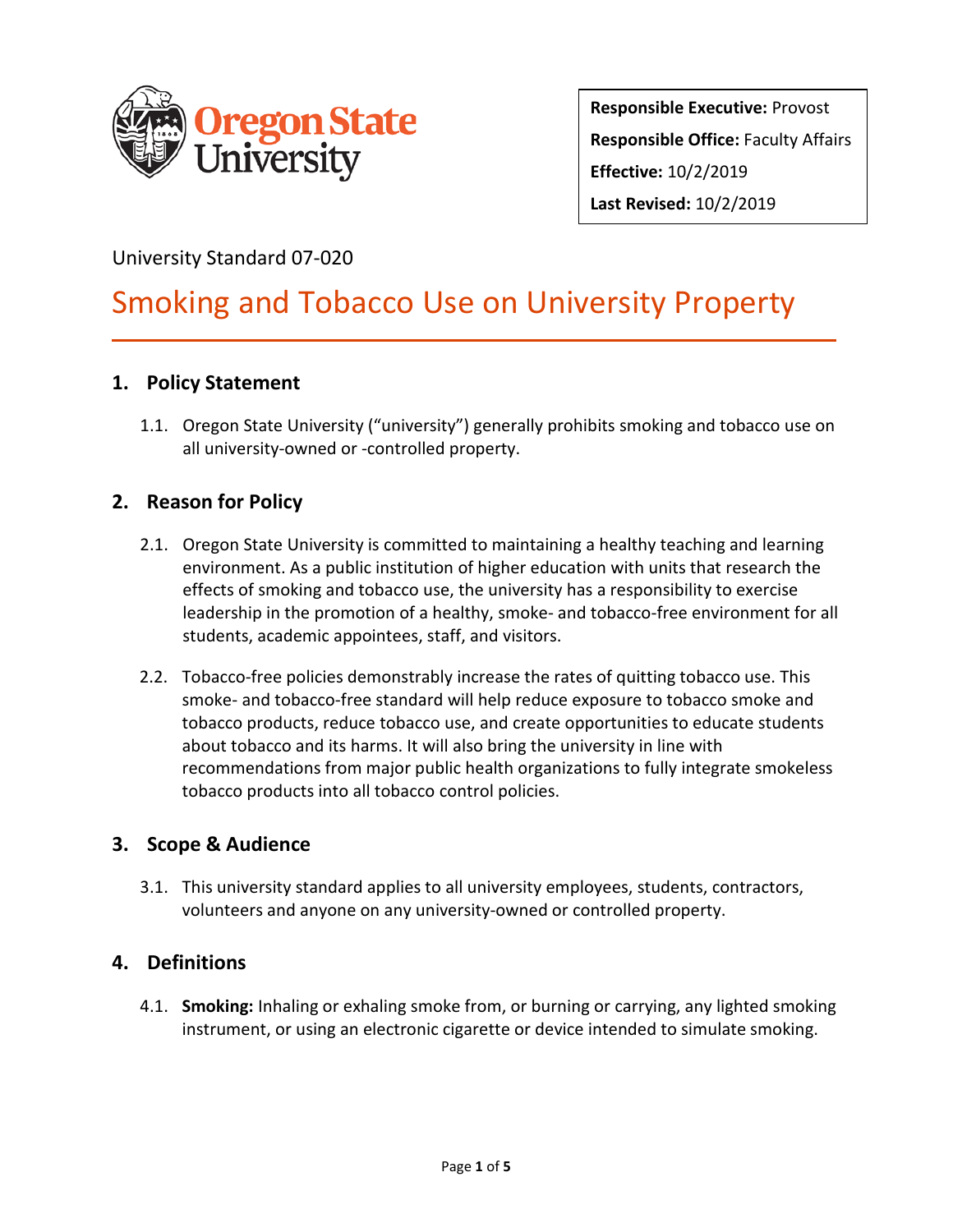#### **University Standard 07-020 Smoking and Tobacco Use Smoking and Tobacco Use**

- 4.2. **Inhalant delivery system or instrument:** Cigar, cigarette, pipe, electronic cigarette, vape pen, or other devices intended to simulate smoking and enable the consumption of tobacco products.
- 4.3. **Tobacco Product:** Any substance containing tobacco leaf, including but not limited to, cigarettes, cigars, pipe tobacco, hookah tobacco, snuff, chewing tobacco, dipping tobacco, bidis, blunts, clove cigarettes or any other preparation of tobacco; and any product or formulation of matter containing biologically active amounts of nicotine that is manufactured, sold, offered for sale, or otherwise distributed with the expectation that the product or matter will be introduced into the human body.
- 4.3.1. For the purposes of this university standard, a "tobacco product" does not include any cessation product specifically approved by the U.S. Food and Drug Administration for use in treating nicotine or tobacco dependence.

## **5. Responsibilities & Procedures**

## 5.1. **General**

- 5.1.1. Smoking, carrying any lighted inhalant delivery instrument, or using any tobacco product is prohibited:
	- a. Within enclosed university-owned or -controlled facilities, including but not limited to offices, reception areas, laboratories, lavatories, classrooms, stairwells, hallways, lobbies, meeting rooms, gymnasiums, elevators, and storage rooms;
	- b. In any indoor or outdoor spaces, including but not limited to parking lots, grounds, rooftops, athletic facilities, entrances and exit ways, and experiment stations;
	- c. Within all vehicles on university-owned or -controlled property; and,
	- d. Within any university-owned or -controlled vehicle.
- 5.1.2. Persons under 21 years of age are not permitted to possess tobacco products or inhalant delivery systems while present on university-owned or -controlled property, or while attending university-sponsored events.
	- a. This section does not apply to a person for whom a tobacco or nicotine product or a substance to be used with an inhalant delivery system has been lawfully prescribed.

## 5.2. **Sale of Tobacco**

5.2.1. Tobacco products or paraphernalia sales and sample distribution are prohibited on university grounds, either in vending machines, the student union, or any area owned or controlled by the university.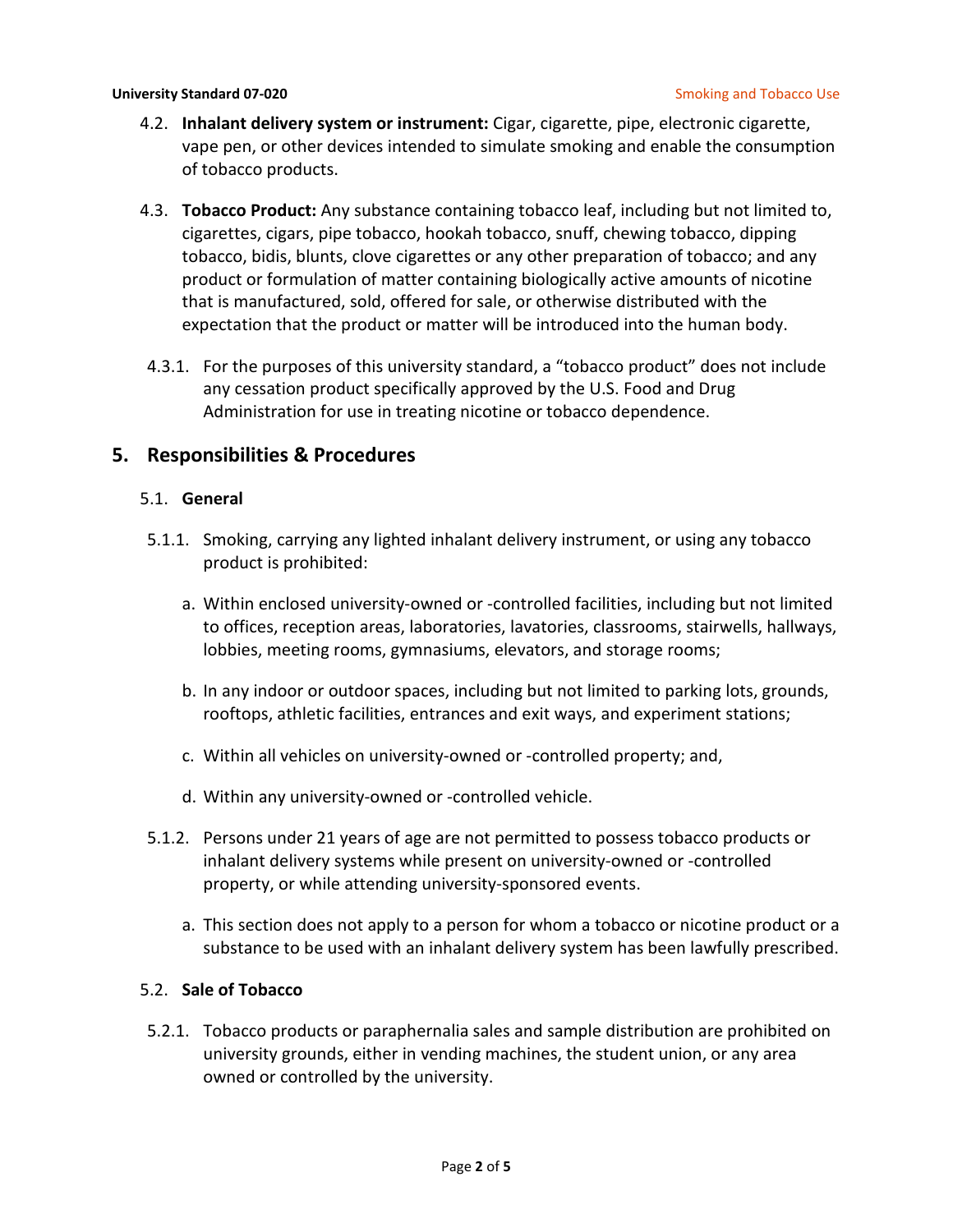#### 5.3. **Exceptions**

- 5.3.1. **Scientific Research Studies.** Tobacco products are permitted for use as part of research studies if the study adheres to applicable university policies, standards, rules, and health and safety guidelines; is approved by the university Institutional Review Board, Institutional Biosafety Committee, or the Institutional Animal Care and Use Committee, as applicable; and accords with federal and state law.
- 5.3.2. **Ceremonial Activities.** The use of tobacco products shall not be restricted when used in university-sponsored activities by cultural or religious groups for ceremonial purposes and done in accordance with state and federal laws, which includes but is not limited to Native American ceremonial use of tobacco. If tobacco is to be burned indoors, advanced notice to the appropriate building authority is required to allow for advanced preparation and accommodations.

## 5.4. **Enforcement**

- 5.4.1. Any person who violates this university standard is subject to:
	- a. An order to stop engaging in the prohibited behavior or to leave the premises; and/or,
	- b. Disciplinary action, if a student or university employee under the applicable policies, standards, or rules.
- 5.5. **Employee and Student Appeals.** Appeals related to violations by students and university employees must be made through the applicable student and employee disciplinary procedures set forth in other university policies, standards, or rules.
- 5.6. **All Other Appeals.** This section 5.6 establishes the exclusive procedure for an individual (other than a student or employee) charged with a violation of this university standard to appeal an action taken by the university under the authority of this university standard.
- 5.6.1. **Exhaustion of university level appeals.** An allegedly aggrieved individual must timely exhaust all opportunities to appeal an action at the university level under this section 5.6 before seeking judicial review of the university's decision or action.
- 5.6.2. **Permissible reasons for appeal.** An allegedly aggrieved individual may file an appeal only on the basis that the university violated or is violating federal or state law or university standards, policies, or procedures in the process.

#### 5.6.3. **Required contents of written appeal.**

a. An allegedly aggrieved individual's written appeal must fully specify all the reasons and bases for the appeal, including a discussion of all relevant facts and any federal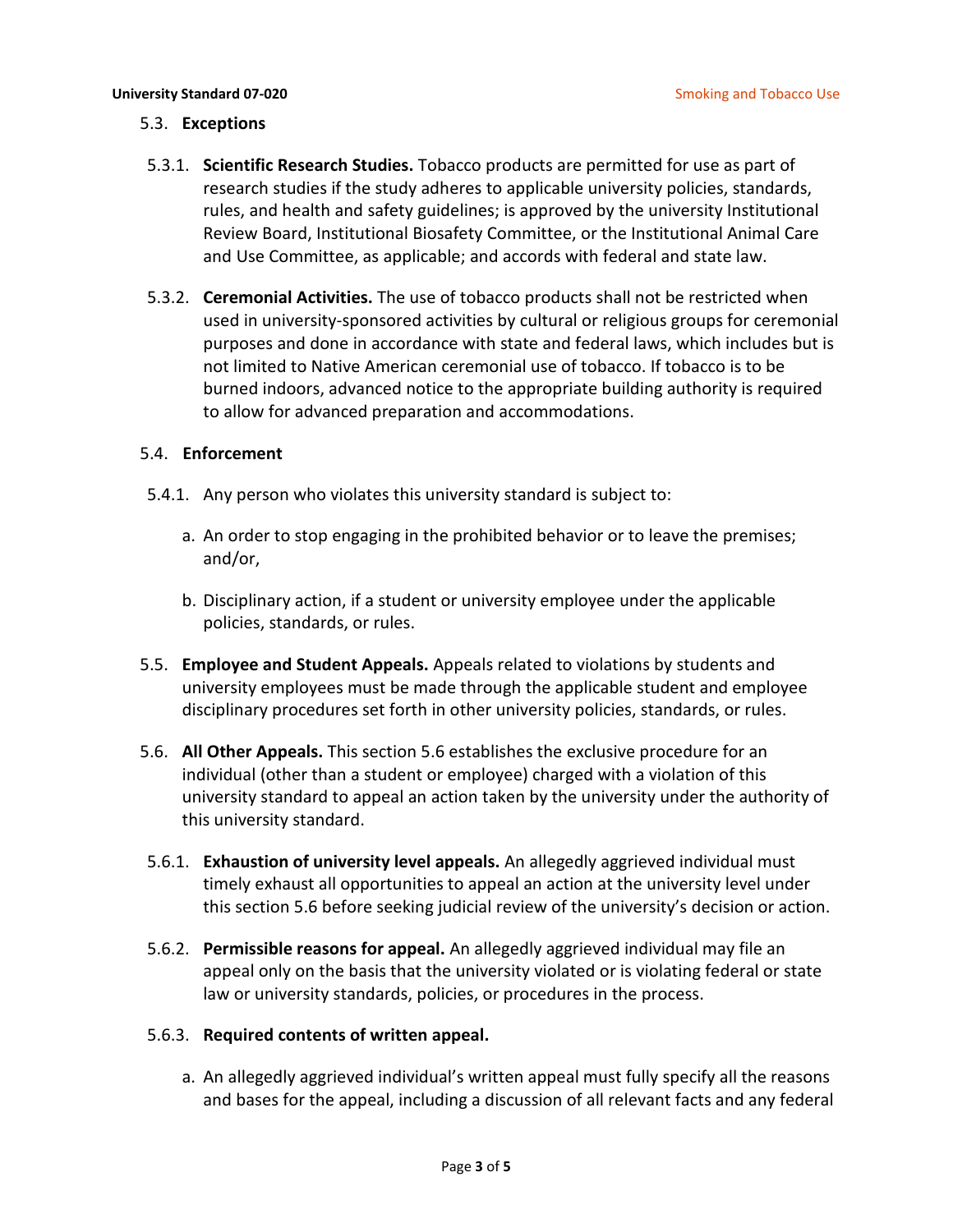or state laws or university standards, policies, or procedures at issue; and all ways in which the individual has been aggrieved or adversely affected.

b. The written appeal must include all evidence that the allegedly aggrieved individual wants the university to consider, including copies of any relevant documents. Failure to include any reason for the appeal or any evidence in support of it will constitute a final, knowing, and voluntary waiver of the right to assert such reason or evidence. Irrelevant and immaterial evidence will not be considered.

## 5.6.4. **University appeal authority and decision**

- a. The Vice President for Finance and Administration or that person's designee has the authority to decide written appeals brought under this section.
- b. In deciding appeals under this section 5.6, the Vice President for Finance and Administration or designee will consider the contents of the written appeal and the university's records pertinent to the appeal. The Vice President for Finance and Administration or designee, in his or her sole discretion, also may confer with and seek advice from university staff or university legal counsel about any factual, policy, or legal issues raised by the written appeal.
- c. The Vice President for Finance and Administration or designee will issue a final written order on the appeal in a timely manner.
- d. The final written order may affirm, reverse, or modify the university's decision or action at issue in whole or in part.
- 5.6.5. **Judicial Review.** Judicial review of a university action under this university standard is available pursuant to the pertinent provisions of ORS Chapter 34.

## **6. Forms & Tools**

6.1. None.

## **7. Frequently Asked Questions**

7.1. None.

## **8. Related Information**

- 8.1. Tobacco-Free OSU:<http://health.oregonstate.edu/tobacco-free>
- 8.2. ORS 339.883:<https://www.oregonlaws.org/ors/339.883>